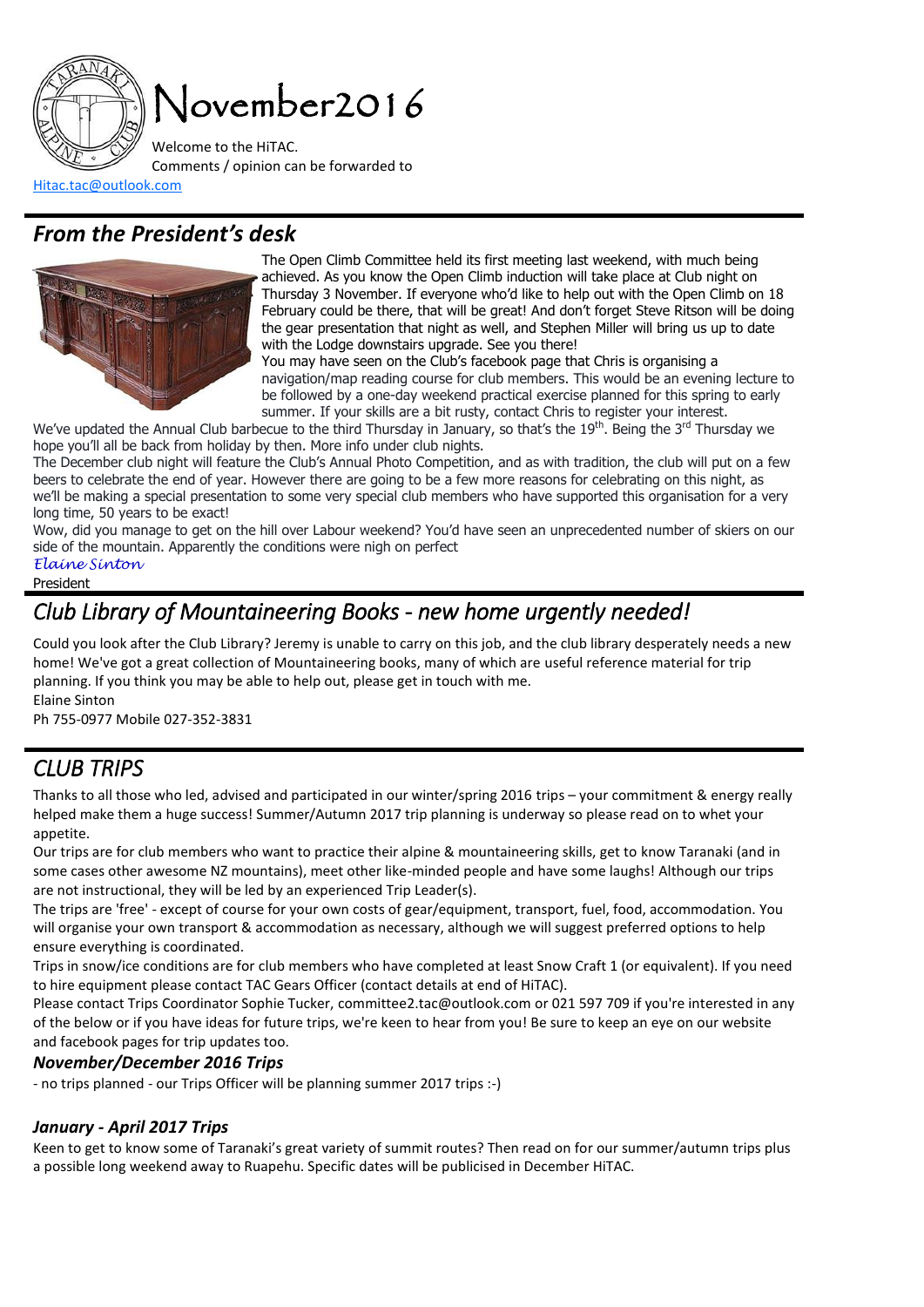*January 2017.* Taranaki summit day hike via East Ridge.

*February 2017.* Taranaki summit day hike via Kokowai Lava Flow.

*February/March 2017*. Ruapehu long weekend. 3-4 day Around Ruapehu Circuit.

*March 2017*. Taranaki summit day hike via Fanthams Peak/Rangitoto Flats*.*

*April 2017.* Taranaki summit day hike via West Ridge.

### *May – June 2017 Trip*

No trips planned - our Trips Coordinator will be planning winter/spring 2017 trips :-)s

#### *17-20 August 2017 - Remarkables Ice and Mixed Festival Trip*

We'd love to organise a club trip to this festival for keen club climbers. Keen? Read on!

The Remarkables Ice and Mixed Festival is the annual festival & climbing meet of the Expedition Climbers Club. It brings together a huge cross section of climbers from around NZ and the world whilst showcasing new and existing routes on NZ's most accessible and multi-pitch winter training area, the Remarkables.

Beginners get to rub shoulders and share the rope with the top winter alpine climbers in NZ. Various clinics for both beginner & more experienced climbers, general climbing, competitions and races for the more experienced, and a variety of social gatherings all aim to advance and promote modern mixed climbing.

Check it out a[t www.iceandmixedfestival.co.nz.](http://www.iceandmixedfestival.co.nz/)

Each member will book & pay for their festival attendance/clinics, flights, accommodation etc. However, we will advise preferred options & help coordinate things to ensure it is a great club trip for all!

If you're keen to attend this event with other TAC members, please have a look at the festival website and express your interest to Will Archibald, Club Secretary at [secretary.tac@outlook.com](mailto:secretary.tac@outlook.com) or 027 344 7908 with the following information: which aspects/events/dates of the festival you are keen to attend

your climbing experience to date

whether you have your own climbing equipment when & where you completed Snowcraft 2

Spaces for this festival usually fill up quickly so we're keen to hear from you to coordinate groups who are keen on same events and perhaps some team training in the preceding months.

# *Club Nights...*

#### *PLEASE NOTE Club nights start at 7:30pm*

**First Thursday of each month, at the Foundation for the Blind rooms, 131 Vivian St, New Plymouth**

### *October 6th :Clarissa Benton – in Nepal with Children*

## *November 3rd : Open Climb Induction / Lodge update / Gear evening*

The Open Climb induction will be followed by a short presentation on the Lodge downstairs upgrade, and that will be followed by (drum roll)… a Gear presentation from Steve Ritson (Singing Rock Climbing equipment). I know you were all disappointed when we had to cancel the September Gear club night, so your prayers have been answered!

## *December 1st : President's shout and photo comp*

Our annual photo competition will take place at the December club night. Get clicking and you may be up for one of the prizes that our Judge has generously donated for each category winner!

Entries must be received by Sunday 20 November. Details elsewhere in this newsletter.

## *January Thursday 12th : Club Barbeque 6pm.*

Merrilands Domain ( Audrey Gale Reserve) 6pm BYO Food & Drink. BBQ cooker supplied.

## *February 2nd : Dave Clough – Crozier in Antarctica*

Dave's talk will cover a number of Husky trips in the Ross Island area culminating in an attempted sled trip around Mt Terror to Cape Crozier on Ross Island, Retraceing the sledging trip undertaken by Scott's men in the winter of 1911, as documented in Cherry- Garrard's Antarctic classic book "The Worst Journey in the World".

Outlining Captain Francis Crozier's place in Polar history and his part in the disastrous "Franklin Expedition".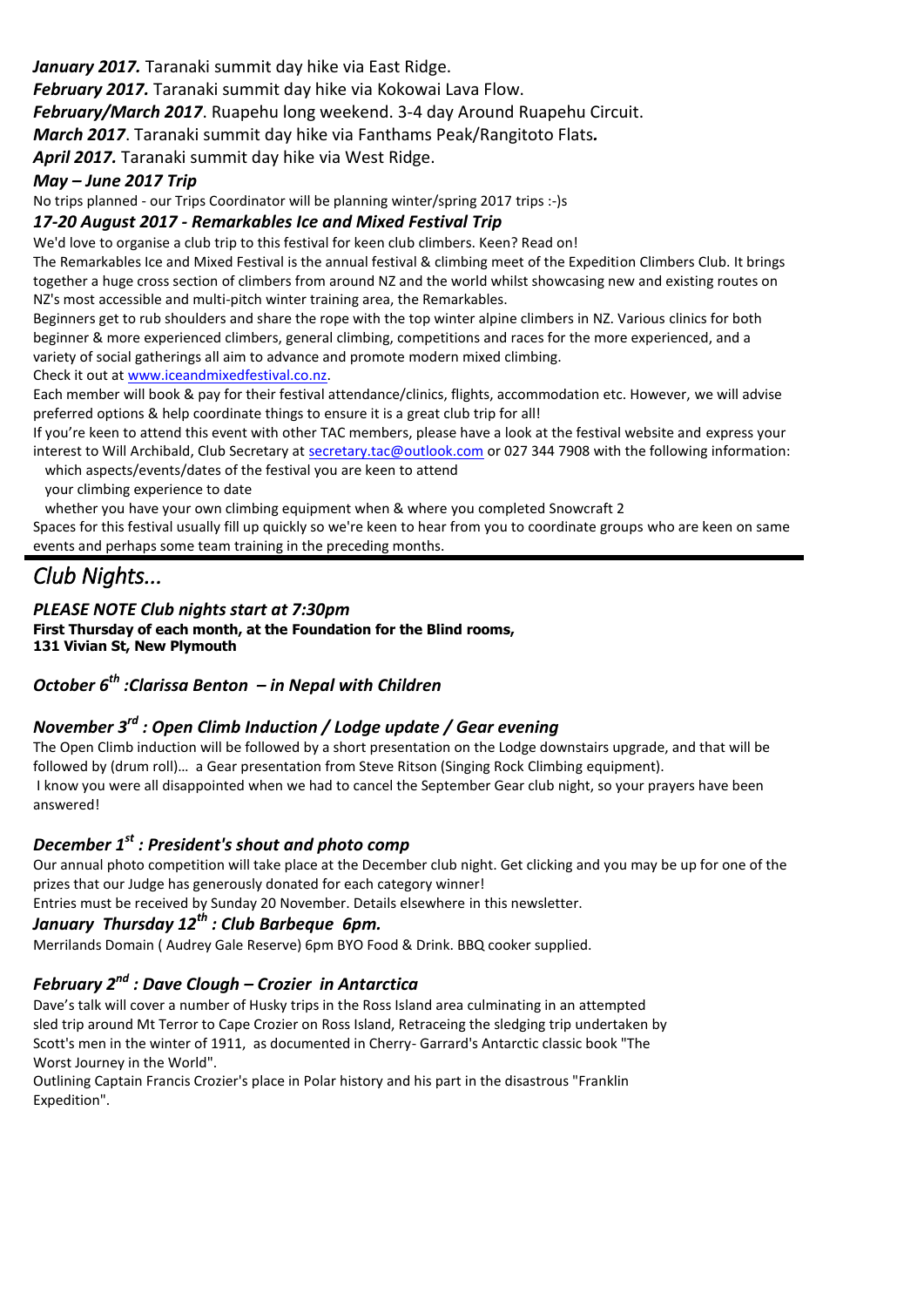

# *Photo Competition 2016*

Entries must be received by **Sunday 20 November**. Please ensure you meet the criteria as outlined below:

**Image Format**  sized between 500kb - 5MB saved as a JPEG or JPG file *All images must be digital*

**Submitting images** 

email t[o president.tac@outlook.com](mailto:president.tac@outlook.com) send one photo per email

#### **File name**

Must start with the **Category Code**, then **TAC,** followed by the **Caption**, in that order. e.g. BBL TAC Sunrise at Pouakai

#### **Categories (CAT Code)**

ABL - ABOVE BUSHLINE BBL - BELOW BUSHLINE HIS - HISTORIC HCL - HUT OR CAMP LIFE NFF - NATIVE FLORA OR FAUNA\*\* No people in these shots OLS - OUTDOOR LANDSCAPES\*\* No people in these shots MOVIE \* Not eligible for FMC comp, TAC only HUMOUR\* Not eligible for FMC comp, TAC only

#### **Conditions of Entry**

The only digital manipulation permitted is cropping, sharpening and tonal or exposure adjustments.

Panoramic stitched images are acceptable provided the only manipulation other than stitching is cropping, sharpening and tonal or exposure adjustments.

Images must be taken after 1 January 2015 by a member of the club and may not have won awards in any other photographic competition other than the members own Club Photo Competition. (Except in Historic category)

Entries in the Historic category can be submitted as scans of original prints or colour slides. If scanned they should be at least 600 pixels on each dimension.

The winning entries in each category will be submitted to the national FMC Photo Competition. Please note, your entry must be received by Sunday 20 November.

# *FMC Visit to Taranaki – Friday 2nd to Sunday 4th December*

With help from the New Plymouth Tramping Club, FMC is visiting Taranaki on the dates above. There will be a get together and presentation on the Friday night, starting 7.30pm ish. All interested outdoor people, clubs will be welcome to attend. The NPTC will then organise activities for the Sat/Sun. Further information will be available closer to the time on the NPTC Website and facebook page.

<http://www.nptc.org.nz/>

## *FMC October Newsletter*

The Conservation Revolution, Outdoor Recreation Consortium Grants Announced, FMC stands against the Waitaha Hydroelectric development and a proposed private road through a specially protected area in the Coromandel. Click on the link below for more info: <http://www.fmc.org.nz/news/fmc-newsletters/>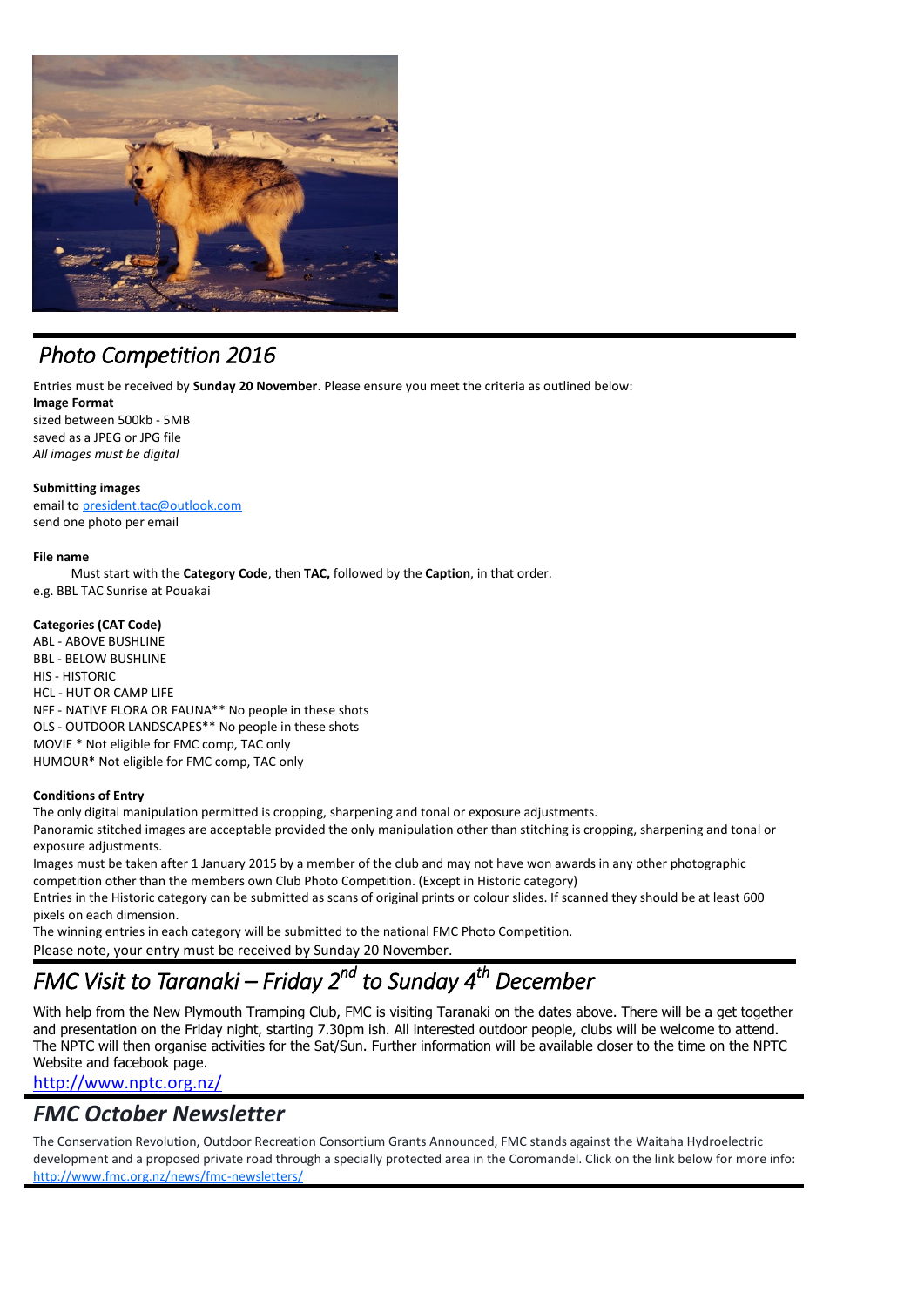# *New Members*

No new member over the last month but thanks to the hard work of Sophie, our trip officer extraordinaire and all our volunteer trip leaders and skill course instructors, the mountain and beyond are buzzing with activity from TAC members, new and old. It is so good to see you all enjoying our beautiful environment and make the most of the snow.

# *DOC Volunteer Hut Wardens Needed*

Kia Ora

We are currently putting together a volunteer hut warden roster for Egmont National Park for the busy summer season. Ideally we are looking for wardens for Holly and Pouakai Hut. If you are interested in volunteering as a hut warden please have a look at the attached information and roster and let me know what dates you would like to volunteer for (first and second preference) and what hut you would like to volunteer at. If you are wanting to do dates that are not listed or to stay longer - please get in contact.

To be a suitable hut warden you must have a high level of fitness, have experience tramping on Mt Taranaki and familiar with the tracks, be able to relate to range of people in a friendly manner, fluent in English and have a practical outlook.

There will be a group health and safety briefing prior to the beginning of the season.

Looking forward to hearing from you Thank you for your help

#### **Denise Goodman**

Ranger Community- Kaitiaki, Āo Hāpori Department of Conservation-*Te Papa Atawhai* New Plymouth- *Ngamotu* DDI: 06 759 7197 [dgoodman@doc.govt.nz](mailto:dgoodman@doc.govt.nz) Conservation leadership for our nature *Tākina te hī, Tiakina, te hā o te Āo Tūroa* [www.doc.govt.nz](http://www.doc.govt.nz/)

# *Club Information*

#### **TAHURANGI LODGE**

This is the TAC's premier Lodge on Mt Egmont / Taranaki. It sleeps 24, has electric heating and cooking, all cutlery, pots and pans, etc. Just like home. Members can request an eKey by completing the application available from the Club's website.

Overnight fees are \$45 for non-members. Members free.

Anyone who stays at Tahurangi Lodge must write in the overnight book upstairs by the fridge;

- 1. Their surname and initials.
- 2. Say TAC or non-member.

Bookings by non-members or members taking a group of 5+ people should be made with the Lodge Booking Officer, or by booking online via the Club's website.

The lodge subcommittee looks after all maintenance. Contact the Lodge committee if you want to help, have ideas for improvements, or have found something wrong.

If you find you can't get into the Lodge because of an eKey failure or you have locked yourself out etc., phone either the Club President, or the Lodge Booking Officer.

<http://www.taranakialpineclub.co.nz/pages/contacts.html>

Contact info on Web page. They may be able to help by supplying the current access code.

**SUBSCRIPTIONS** Annual subscriptions are set at the Annual General Meeting.

Subscriptions for 2016: FAMILY \$60, ORDINARY (single) \$40, STUDENT (under 18), \$30.

The subscription halves for those joining after September  $1<sup>st</sup>$ 

For more info contact the Treasurer.

Members with unpaid subs at end of April are sent an account overdue notice. If still unpaid by  $1<sup>st</sup>$ June incur a penalty of 20%. Any members with unpaid subs at  $1<sup>st</sup>$  July are removed from